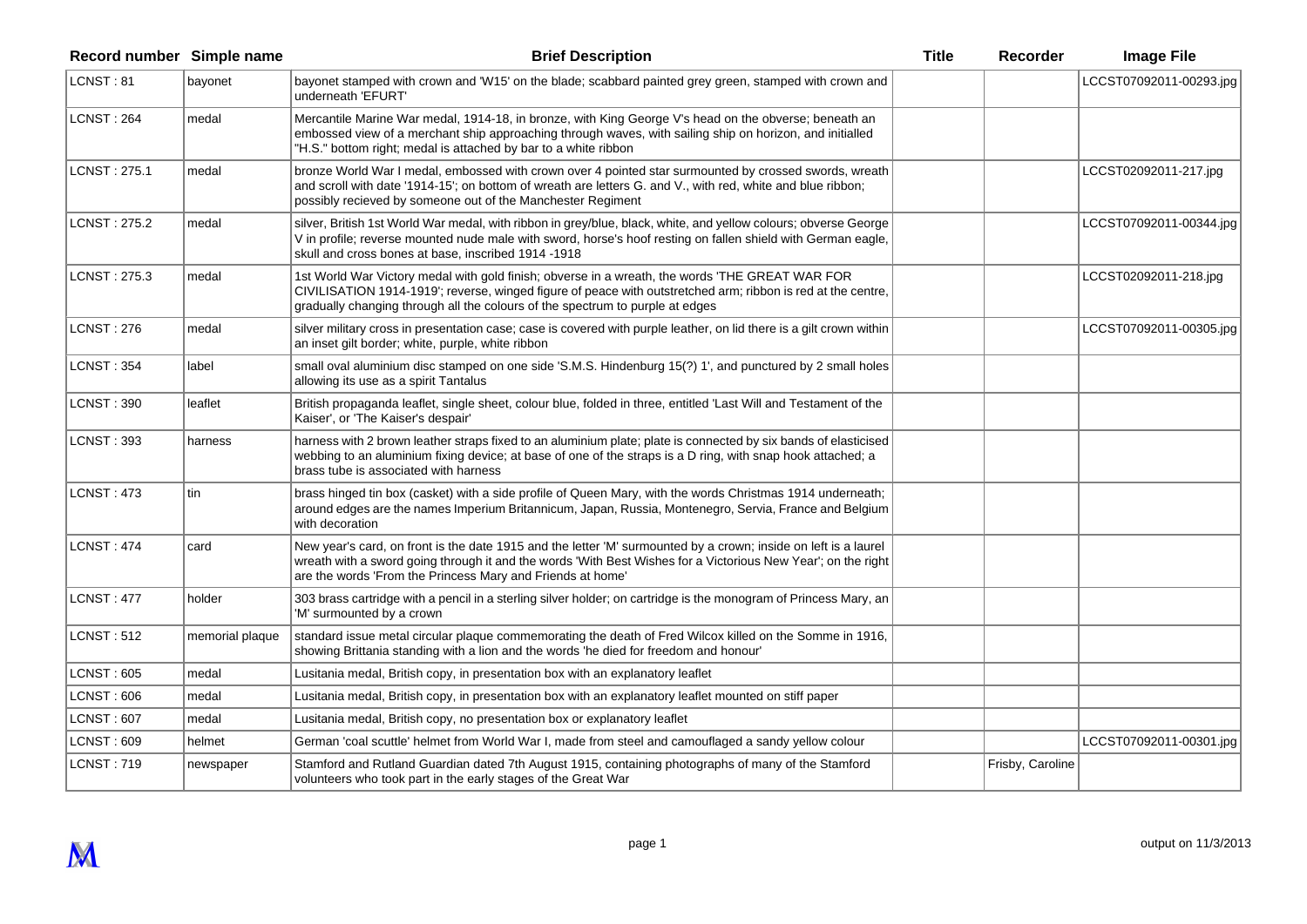| Record number Simple name |           | <b>Brief Description</b>                                                                                                                                                                                                                                                                              | <b>Title</b> | Recorder         | <b>Image File</b>       |
|---------------------------|-----------|-------------------------------------------------------------------------------------------------------------------------------------------------------------------------------------------------------------------------------------------------------------------------------------------------------|--------------|------------------|-------------------------|
| LCNST: 771                | plaque    | World War I victory plaque made of china showing the portraits of Lloyd George, Admiral Jellicoe(?), and Field<br>Marshall Haig(?); a ship, tank and aeroplane are also visible with the words 'For Liberty, Justice and Civilisation<br>To Commemorate The Triumph Of Right Over Might Victory 1918' |              |                  |                         |
| <b>LCNST: 796</b>         | badge     | part of a German metal badge depicting a single broken off feathered wing of brass bearing a small trefoil and<br>part of the scroll 'Mit Gott Fur Koenig Und Vaterland'                                                                                                                              |              |                  |                         |
| LCNST: 946.5              | mug       | 2 slim handled mugs with a special message from the Rt. Hon. D. Lloyd George Prime Minister, and on the<br>opposite side is the Royal standard                                                                                                                                                        |              |                  |                         |
| LCNST: 946.41             | mug       | white handleless mug with British, French, Belgian and Russian flags tied with green bow, over these is a laurel<br>wreath and the words "For Freedom"                                                                                                                                                |              |                  |                         |
| <b>LCNST: 951</b>         | medal     | brass, round medal with attached fixment on circumference, front face portrait of a General, with the words<br>"Macchini Milano", back face with portrait of winged victory supported by stand upheld by soldiers, labelled<br>'Scanevari"                                                            |              |                  |                         |
| <b>LCNST: 972</b>         | timetable | Stamford railway and post office timetable, pages 3 to 46 are of a timetable with posting times in Britain followed<br>by railway timetable interspersed with advertisements                                                                                                                          |              |                  |                         |
| <b>LCNST: 983</b>         | holder    | Kitchener memorial matchbox holder, three sided, tin, decorated in black and white, photograph of Kitchener<br>on front                                                                                                                                                                               |              |                  |                         |
| <b>LCNST: 1187</b>        | dart      | metal dart with a torpedo shaped end with long metal shaft and 2 metal plates rivetted on end to form flights                                                                                                                                                                                         |              |                  | LCCST05092011-00285.jpg |
| <b>LCNST: 1197</b>        | menu      | Christmas day menu sheet, dated 25.12.1916, issued to The Royal Engineers in the trenches 'somewhere in<br>France', during World War I                                                                                                                                                                |              |                  |                         |
| <b>LCNST: 1198</b>        | document  | typed out list of instructions to the Royal Engineers giving the order of duties when carrying out an attack using<br>gas cylinders; this particular sheet was issued to emplacement no.20 for area S.W-W.N.W                                                                                         |              |                  |                         |
| <b>LCNST: 1227</b>        | scroll    | scroll awarding 'The Order of the Legion of Honour' to M. O'Brien, dated 21st November 1918                                                                                                                                                                                                           |              |                  |                         |
| <b>LCNST: 1353</b>        | medal     | 2 nickel 1919 peace commemorative medals, inscribed 'In Commemoration of Peace 1919. County Borough<br>of Sunderland'                                                                                                                                                                                 |              |                  |                         |
| <b>LCNST: 1358</b>        | medal     | standard Victory medal with bearer's name inscribed around edges, and small bronze oak leaf to be worn on<br>ribbon                                                                                                                                                                                   |              |                  |                         |
| <b>LCNST: 1359</b>        | medal     | Battle of Jutland commemorative medal dated 1916; obverse has crossed flaps and words 'To the glorious<br>memory of those who fell that day', reverse 'May 31st 1916. The German Fleet' plus an inscription recording<br>historical event of the battle of Jutland between British and German fleets  |              |                  |                         |
| <b>LCNST: 1373</b>        | article   | front page feature from Lloyd's Weekly News, covering the tragedy of the German sinking of the Atlantic liner<br>Lusitania, Sunday edition, dated 9.5.1915                                                                                                                                            |              |                  |                         |
| LCNST: 1783.1             | postcard  | French embroidered postcard from the 1st World War period with Allied flags and the words 'Christmas<br>Greetings'                                                                                                                                                                                    |              |                  |                         |
| LCNST: 1783.2             | postcard  | French embroidered postcard from the 1st World War period with badge of the Lincolnshire Regiment plus<br>Union Jack and red duster                                                                                                                                                                   |              |                  |                         |
| LCNST: 1783.3             | postcard  | French embroidered postcard from the 1st World War period with the words 'To My Dear Sister'                                                                                                                                                                                                          |              |                  |                         |
| <b>LCNST: 1840</b>        | newspaper | complete copy of the Daily Mail for June 30th 1919, the Golden Peace Number with details of the signing of<br>the Peace Treaty                                                                                                                                                                        |              | Frisby, Caroline |                         |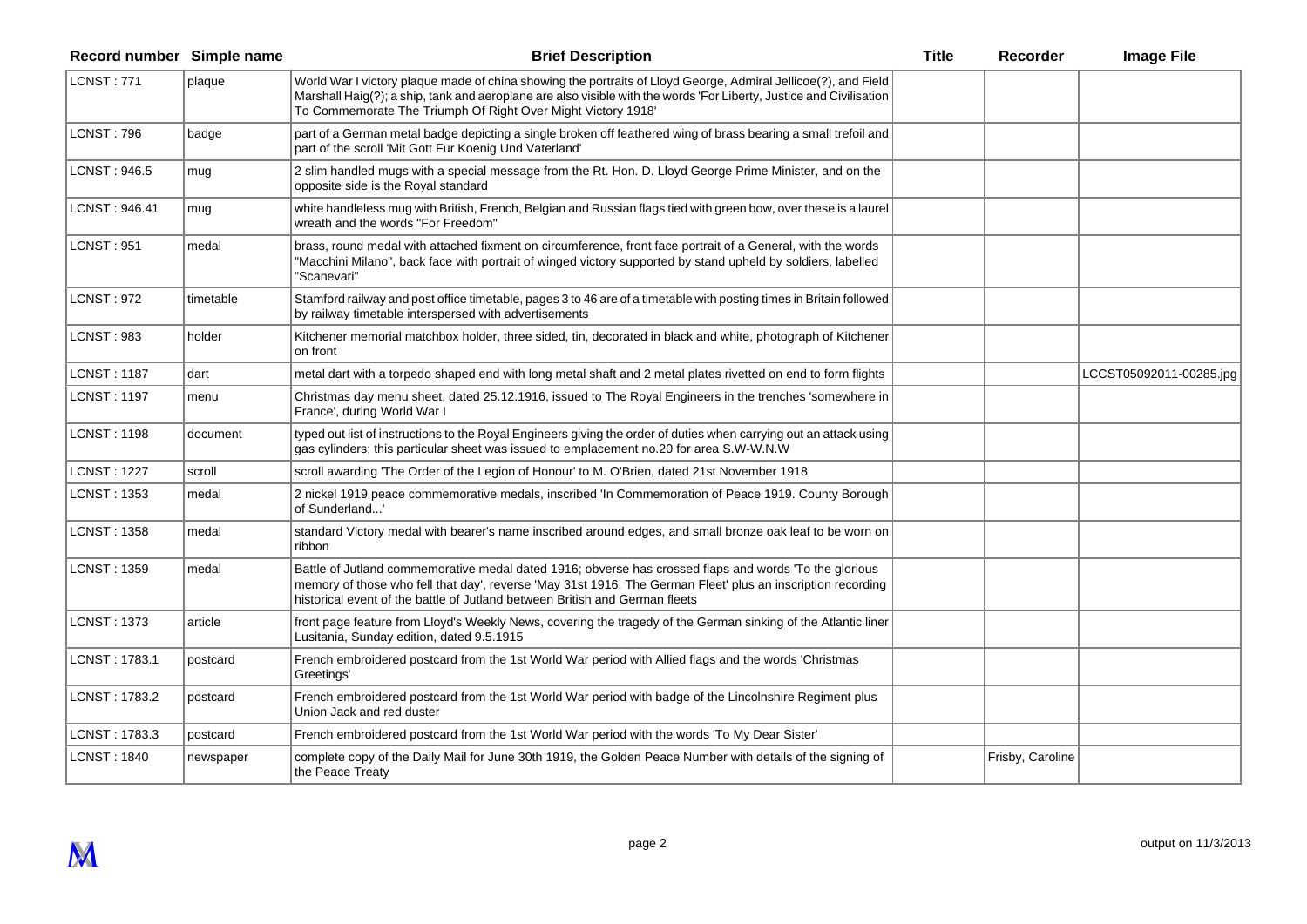| Record number Simple name   |          | <b>Brief Description</b>                                                                                                                                                                                                                                                                                                                                                                                                                                                                                                                                                                                                                                                                                                                                                                     | <b>Title</b>                    | Recorder | <b>Image File</b> |
|-----------------------------|----------|----------------------------------------------------------------------------------------------------------------------------------------------------------------------------------------------------------------------------------------------------------------------------------------------------------------------------------------------------------------------------------------------------------------------------------------------------------------------------------------------------------------------------------------------------------------------------------------------------------------------------------------------------------------------------------------------------------------------------------------------------------------------------------------------|---------------------------------|----------|-------------------|
| <b>LCNST: 1905</b>          | print    | colour print of the signing of the Armistice                                                                                                                                                                                                                                                                                                                                                                                                                                                                                                                                                                                                                                                                                                                                                 | The Signing of<br>the Armistice |          |                   |
| <b>LCNST: 2156</b>          | box      | large red tin box with portraits of 'Field Marshal Sir John French, Earl Kitchener of Khartoum and Admiral Sir<br>John Jellicoe', plus a gun and 2 biplanes on lid                                                                                                                                                                                                                                                                                                                                                                                                                                                                                                                                                                                                                           |                                 |          |                   |
| LCNST: $2456.14.2$ postcard |          | postcard of 2 young men, one standing, the other sitting; the standing figure is in military uniform, and could<br>possibly be Alex F. Jeeves                                                                                                                                                                                                                                                                                                                                                                                                                                                                                                                                                                                                                                                |                                 |          |                   |
| LCNST: 2456.15.1            | postcard | First World War field service postcard, dated 27 Aug 1915, signature unreadable; forms part of a collection of<br>miscellaneous items (J14-J27) belonging to the late Alderman Alex F. Jeeves                                                                                                                                                                                                                                                                                                                                                                                                                                                                                                                                                                                                |                                 |          |                   |
| LCNST: $2456.15.2$ postcard |          | First World War field service postcard, dated 16 Aug 1917, signed T.Pegg; forms part of a collection of<br>miscellaneous items (J14-J27) belonging to the late Alderman Alex F. Jeeves                                                                                                                                                                                                                                                                                                                                                                                                                                                                                                                                                                                                       |                                 |          |                   |
| LCNST: $2456.15.3$ postcard |          | First World War field service postcard, dated 13 Sept 1918, signed Alex (presumably Jeeves); forms part of a<br>collection of miscellaneous items (J14-J27) belonging to the late Alderman Alex F. Jeeves                                                                                                                                                                                                                                                                                                                                                                                                                                                                                                                                                                                    |                                 |          |                   |
| LCNST: 2516                 | scroll   | Stamford Great War presentation scroll, presented by the Mayor, Aldermen and Burgesses for the inhabitants<br>of Stamford for service in the Great War                                                                                                                                                                                                                                                                                                                                                                                                                                                                                                                                                                                                                                       |                                 |          |                   |
| LCNST: 2550.1               | book     | National ration book, serial No.J 28 330133, issued 14 Nov 1918 to Rudolf Newman, of Cotterstock,<br>Peterborough, at Oundle Rural (D.C.) Food Office; 10 leaves, inserted in book is a butter coupon                                                                                                                                                                                                                                                                                                                                                                                                                                                                                                                                                                                        |                                 |          |                   |
| LCNST: 2550.2               | book     | leave or duty ration book, with yellow cover, for menber of armed forces, issued to A.R. Newman, Naval Cadet,<br>R N College, Osbourne; valid 4th April 1919-17th April 1919, serial No.L 24 115663                                                                                                                                                                                                                                                                                                                                                                                                                                                                                                                                                                                          |                                 |          |                   |
| LCNST: 2550.3               | book     | leave or duty ration book, with green cover, for menber of armed forces; issued to A.R. Newman, Naval Cadet,<br>R N College, Osbourne; valid 9-6th January 1920, serial No. S11 007920                                                                                                                                                                                                                                                                                                                                                                                                                                                                                                                                                                                                       |                                 |          |                   |
| LCNST: 2590.2e              | cutting  | 4 newspaper cuttings, and one separate cutting; first 4, all from American papers, relate to Lieutenant Robert<br>B. Porter, an American aviator who married Mrs Tinkler's daughter Eileen; 2 are reports of 'a narrow escape<br>from death' in a plane crash at the end of the WWI; one of these, and another, tell of a 'battle royal' on Nov 5th<br>(just before the armistice) with 100 German planes in which his squadron was pursued and he brought down<br>one plane; fourth reports his appointment as chief engineer to 'Cautilever Aero Company' after the war and<br>gives his wartime record; one cutting has 2 charity Christmas stamps stuck on the back; separate cutting is a<br>report of Eileen Porter's (nee Tinkler), which appeared in 'The Stamford and Rutland News' |                                 |          |                   |
| LCNST: 2590.2f              | letter   | 5 letters from Fred Tinkler to his mother, written from farnborough, together with a cutting; one written on RAF<br>headed paper, still in envelope addressed 'Mrs F.A. Tinkler 32 Broad Street, Stamford, Lincs', 3 on lined paper<br>from a notebook, one on foolscap lined sheet embossed with royal coat of arms; all except last from '1 Pryer<br>Villas, Farnborough' and written in ink; the last is pencilled and has no address; all addressed 'Dear Fanny' or<br>'Dear Old Mizzums'                                                                                                                                                                                                                                                                                                |                                 |          |                   |
| <b>LCNST: 2643</b>          | document | poster sized sheet of cream coloured paper, black print, entitled 'Stamford and District Roll of Honour-2nd<br>Preliminary List December 23rd, 1915', divided into 5 columns, containing the names of officers and men at<br>that date serving in the armed forces, including the names of 6 killed or lost, and ending with an appeal from<br>the mayor for more volunteers                                                                                                                                                                                                                                                                                                                                                                                                                 |                                 |          |                   |
| LCNST: 2680L.1              | medal    | circular silver WWI medal, in case with 2680L.2; front depicts nude, classical, male figure on horseback with<br>short sword; under the hooves are shield and skull, and crossbones; round edge dates '1914 1918'; back bears<br>head of George V and lettering 'GEORGIUS V BRITT. OMN. REXETIND. IMP' round edge; on edge of the<br>medal below is '2 LIEUT. W. ATTER'; case is reddish brown leather covered                                                                                                                                                                                                                                                                                                                                                                               |                                 |          |                   |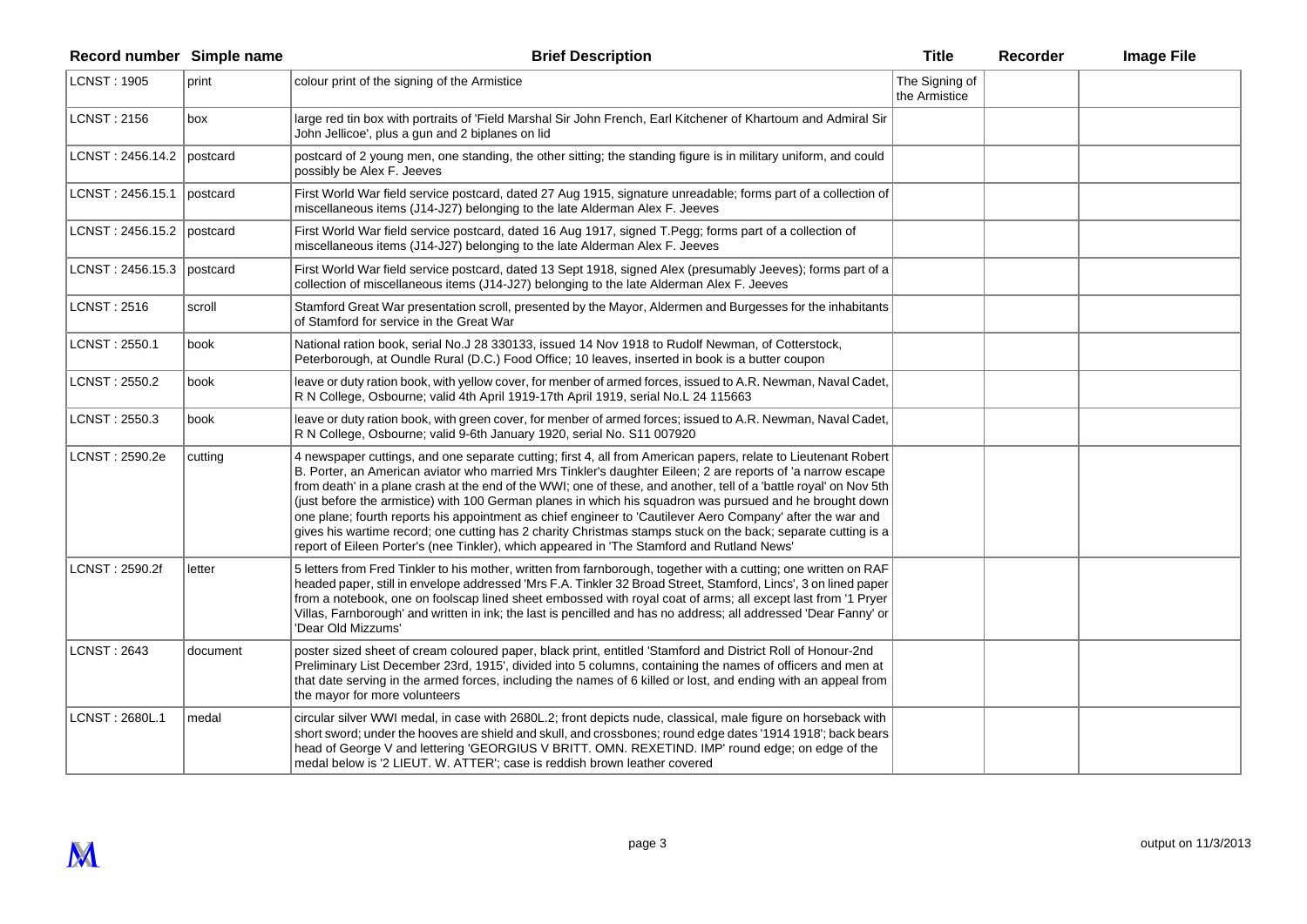| Record number Simple name |             | <b>Brief Description</b>                                                                                                                                                                                                                                                                                                                                                                                                                                    | <b>Title</b>                                      | Recorder         | <b>Image File</b>       |
|---------------------------|-------------|-------------------------------------------------------------------------------------------------------------------------------------------------------------------------------------------------------------------------------------------------------------------------------------------------------------------------------------------------------------------------------------------------------------------------------------------------------------|---------------------------------------------------|------------------|-------------------------|
| LCNST: 2680L.2            | medal       | circular gold plated WWI medal (in case with 2680L.1), attached by ring to blue, black, white and orange ribbon;<br>front depicts winged figure, left arm out flung, right holding palm branch(?); reverse has raised lettering 'THE<br>GREAT WAR FOR CIVILISATION 1914-1919' within a laurel crown(?); on edge below '2. LIEUT. W. ATTER';<br>case is reddish brown leather covered                                                                        |                                                   |                  |                         |
| LCNST: 2752.1             | card        | 1916 Christmas card presented to John Fancourt, from 'The school children of the Empire who sent Christmas<br>giftd to our brave soldiers and sailers'                                                                                                                                                                                                                                                                                                      |                                                   |                  |                         |
| LCNST: 2791.1             | plaque      | 1st World War commemorative plaque; large bronze medallion with raised decoration, Britannia holding laurel<br>wreath, lion at her side; below, the lion is (possibly) vanquishing the Prussian eagle; lettering round edge<br>'HE.DIED.FOR.FREEDOM.AND.HONOUR.'; below wreath, in raised rectangle is the name 'JOHN PARKER<br>COLLINS'; in waxed packet, standard issue                                                                                   |                                                   |                  |                         |
| LCNST: 2791.2             | certificate | 1st World War commemorative certificate; printed black and gold on white glossy paper; photograph of 5<br>memorials in France, and lists of all their names; in gold (in part) reads 'TO THE GLORY OF GOD AND<br>EVERLASTING MEMORY OF' (insert) 'COLLIN Lce Cpl.John Parker"WHO GAVE HIS LIFE IN THE GREAT<br>WAR THAT WE MIGHT LIVE AND WHOSE NAME IS CARVED IN STONE AT' (continues in black) 'Moutay<br>Neuvilly Road BRITISH MILITARY CEMETERY FRANCE' |                                                   |                  |                         |
| LCNST: 2792.1             | album       | photograph album containing photographs by 'W.P.F' Philip Fancourt; pictures of family including grandfather<br>William Jasper (with white beard see 2792.9) also visits to family in Barrowby, Thornhaugh, Boston and to Derby,<br>Skegness and London                                                                                                                                                                                                     |                                                   |                  |                         |
| LCNST: 2792.2             | album       | photograph album containing photographs of 'Cairo and District' during the 1st World War, mainly taken by<br>J.J. Fancourt; accompanying album is a note from J.J. Fancourt, 5th Air Support Control M.E.F., to Mrs J.P.<br>Fancourt, Stamford                                                                                                                                                                                                              |                                                   |                  |                         |
| LCNST: 2794.2b            | map         | small map printed on glazed paper; shows the 2nd Battalion's positions, at the Somme, in the last 3 years of The Somme<br>the 1st World War; lines and dates are drawn in red, skull and crossbones drawn in each corner                                                                                                                                                                                                                                    | Second<br>Battalion                               |                  |                         |
| LCNST: 2794.2c            | map         | small map printed on glazed paper, showing battles, skirmishes, encounters, marked in red with dates, of the The Ypres<br>2nd Battalion; crossed guns in each corner                                                                                                                                                                                                                                                                                        | Salient.<br>Second<br><b>Battalion</b><br>Actions |                  |                         |
| LCNST: 2830.1             | newspaper   | 8 page issue of the Stamford and District News, dated Wednesday December 23rd 1914                                                                                                                                                                                                                                                                                                                                                                          |                                                   | Frisby, Caroline |                         |
| LCNST: 2830.2             | document    | certificate of transfer to reserve on demobilization of Lieutenant CpI George Matthew Waltham, Royal Army<br>Service Corps, dated 2nd November 1915; transfered to reserve on 31st August 1919                                                                                                                                                                                                                                                              |                                                   |                  |                         |
| LCNST: 2830.3             | ticket      | retailer's sugar ticket, stamped 'CUMBERLAND BROS FAMILY GROCERS, WINE AND SPIRIT<br>MERCHANTS, STAMFORD'                                                                                                                                                                                                                                                                                                                                                   |                                                   |                  |                         |
| LCNST: 2847.1             | newspaper   | 4 photocopies of the Stamford and District News; title in gothic print, 4 pages; page 1 comments on the position<br>of troops in Europe, previous day's news and G.B.'s declaration of war on Germany; page 3 discusses how<br>war effects the Stamford District, particularly mentioning the crisis at Blackstones after order from Russia was<br>cancelled                                                                                                |                                                   | Frisby, Caroline |                         |
| LCNST: 2880               | newspaper   | copy of the Stamford and Rutland Guardian, 8 pages, dated 31st July 1915                                                                                                                                                                                                                                                                                                                                                                                    |                                                   | Frisby, Caroline |                         |
| <b>LCNST: 2907</b>        | tin         | tobacco tin and contents, a gift to troops in WWI                                                                                                                                                                                                                                                                                                                                                                                                           |                                                   |                  | LCCST05092011-00289.jpg |
| LCNST: 2932.11            |             | photographic print framed photograph of 2 soldiers                                                                                                                                                                                                                                                                                                                                                                                                          |                                                   |                  |                         |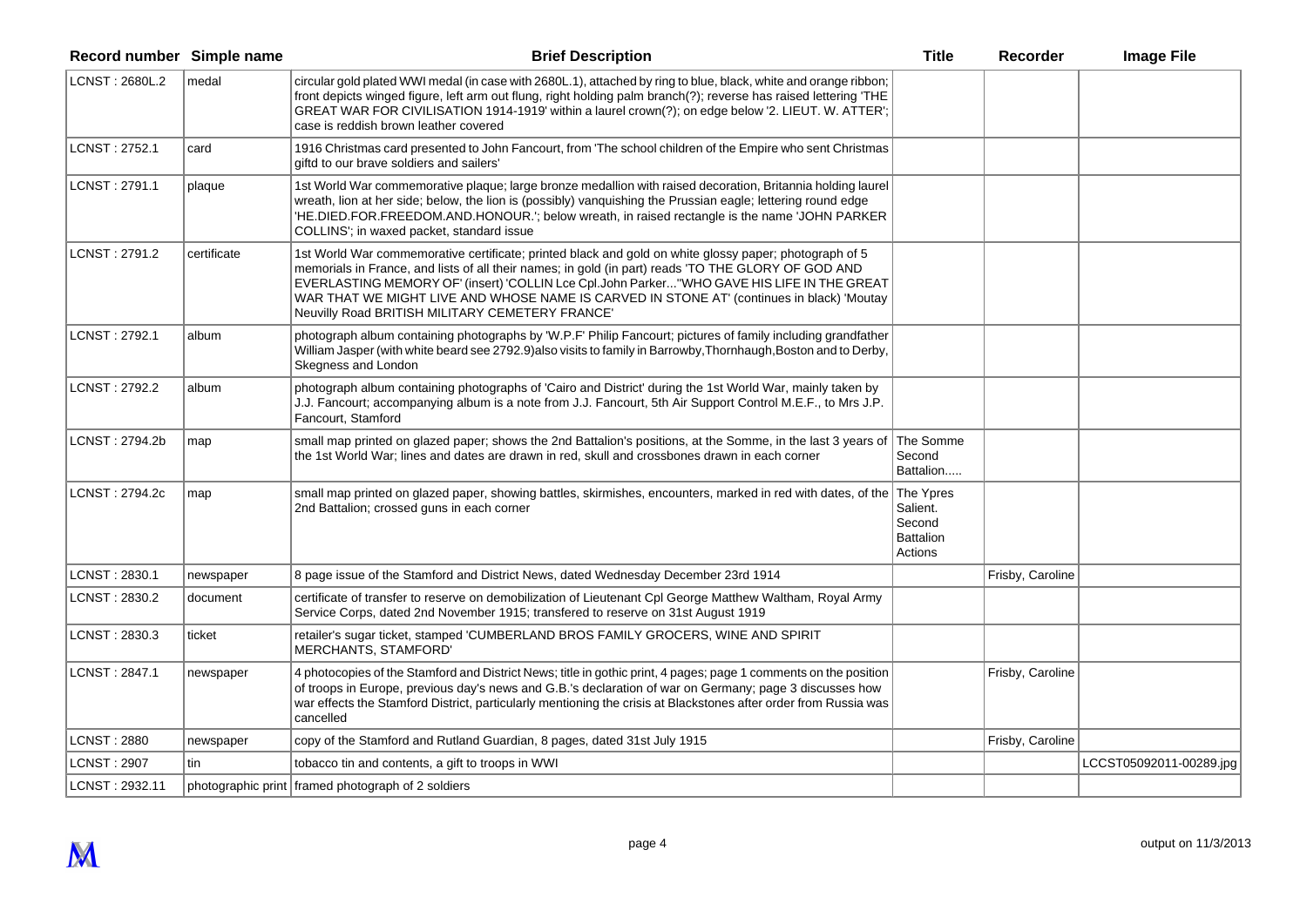| Record number Simple name |             | <b>Brief Description</b>                                                                                                                                                                                                                                                                                                                                                                                                                                          | <b>Title</b> | Recorder | <b>Image File</b>       |
|---------------------------|-------------|-------------------------------------------------------------------------------------------------------------------------------------------------------------------------------------------------------------------------------------------------------------------------------------------------------------------------------------------------------------------------------------------------------------------------------------------------------------------|--------------|----------|-------------------------|
| LCNST: 2948.8             | notice      | 2 white cardboard notices printed in black stating 'I am an Englishman, born near Louth, Lincolnshire, where<br>my ancestors have lived for several generations. JOSEPH SHUCKSMITH'; displayed to show people during<br>the First World War that he was not a German and therefore not an enemy; one card has string for hanging<br>attached                                                                                                                      |              |          |                         |
| <b>LCNST: 2999</b>        | book        | field service pocket book; reference book for army officers for use on active service or instructional exercises<br>(it is not an official text book); soft bound in brown leatherette cover, 290 pages plus plates and diagrams;<br>subjects covered include supply, transport, engineering, sanitation, arms and amunition, discipline etc                                                                                                                      |              |          |                         |
| LCNST: 3009.1             | sketchbook  | made up sketch book with soft grey covers, entitled 'SKETCHES MADE ON A JOURNEY FROM ITALY TO<br>FRANCE DURING THE FIRST WORLD WAR'; all the pencil sketches are inserted and a note by W.W. inside<br>front cover states 'The original sketch book was damaged when an incendiary bomb fell into my studio in<br>Hampstead in 1941' (see also 3010); 28 leaves, 30 sheets from old sketchbook inserted; journey from near<br>Vicenza to near Doullens (see note) |              |          |                         |
| LCNST: 3009.2             | sketchbook  | made up sketch book with soft grey covers, entitled 'SKETCHES MADE IN FRANCE 1917 AND 1918'; made<br>up from 'original sketch book damaged in my Hampstead studio  (see 3010.1); 14 leaves, 18 pencil sketches<br>inserted from old sketch book; sketches include Le Panne, Etaples, Boulogne, Camiers, Korek, Paschendal,<br>Monte Graffe (Italy)                                                                                                                |              |          |                         |
| LCNST: 3024.6             | drawing     | mounted and framed pencil and crayon drawing of a scene near Ypres, signed in the left hand corner in<br>pencil'Wilfrid R.Wood'                                                                                                                                                                                                                                                                                                                                   | Near Ypres   |          |                         |
| LCNST: 3035.1             | chevron     | set of Sergeants chevrons, orange/brown with white criss-cross design sewn onto a khaki backing; this design<br>was recalled early in the war (see note below)                                                                                                                                                                                                                                                                                                    |              |          | LCCST05092011-271.jpg   |
| LCNST: 3035.2             | card        | christmas card from the '14th (light) Division'; on front cover a short sword and wreath with ribbon containing<br>above titl;, on back battle honours for 1915-1917, inside snowy battle field scene with three packhorses<br>crossing muddy track, plus message of greetings from 'Rob' and 'Peter'                                                                                                                                                             |              |          |                         |
| <b>LCNST: 3066</b>        | notice      | Defence of the Realm Act notice, printed on stiff card the notice warns hotel visitors of the regulations regarding<br>showing a light from the windows; visitors are therefore required to extinguish the electric light in the room<br>before drawing back curtains or raising the blind'                                                                                                                                                                       |              |          |                         |
| LCNST: 3074.9             | drawing     | cream card folder containing sepia drawings of WW1 and 1920's RAF airplanes; advertising various metal<br>fittings and items in leather, canvas and rubber for aircraft                                                                                                                                                                                                                                                                                           |              |          |                         |
| LCNST: 3093.1             | certificate | National Registration certificate issued to Ida M. Lee; drapers assistant, of 13, Mill Street Bedford; stamped<br>Borough of Bedford                                                                                                                                                                                                                                                                                                                              |              |          |                         |
| LCNST: 3093.2             | card        | National Health Insurance record card showing contributions of 6d per week for health insurance made to<br>Prudential Society issued to Ida Mabel Lee; drapers assistant, of 13, Mill Street Bedford                                                                                                                                                                                                                                                              |              |          |                         |
| LCNST: 3097.3             | grenade     | consists of long metal rod with a spring clip fixed to top end, a brass ferrule above this, held to the ferrule by<br>a split pin is a rotating"fan" with inscription; above this is another ferrule to which is fitted the grenade head;<br>of cylindrical hollow iron serrated and tinned to shatter on exploding; at the very top a screw hole into which<br>the detonator was fitted                                                                          |              |          | LCCST07092011-00295.jpg |
| LCNST: 3097.4             | grenade     | consists of a turned wooden handle pinned to a metal ferrule; four 18inch lengths of webbing bound to the<br>handle which is fitted to a brass cylinder; this has a ring of segmented cast iron around it near the top; in the<br>top is a screwed cap which held a detonator                                                                                                                                                                                     |              |          | LCCST07092011-00296.jpg |
| LCNST: 3097.5             | grenade     | Mills grenade; egg shaped cast iron with segmented surface; with a lead plug at one end and another at the<br>opposite end near the top side; a small hole near this plug was where the detonating mechanism fitted, now<br>gone                                                                                                                                                                                                                                  |              |          | LCCST05092011-00278.jpg |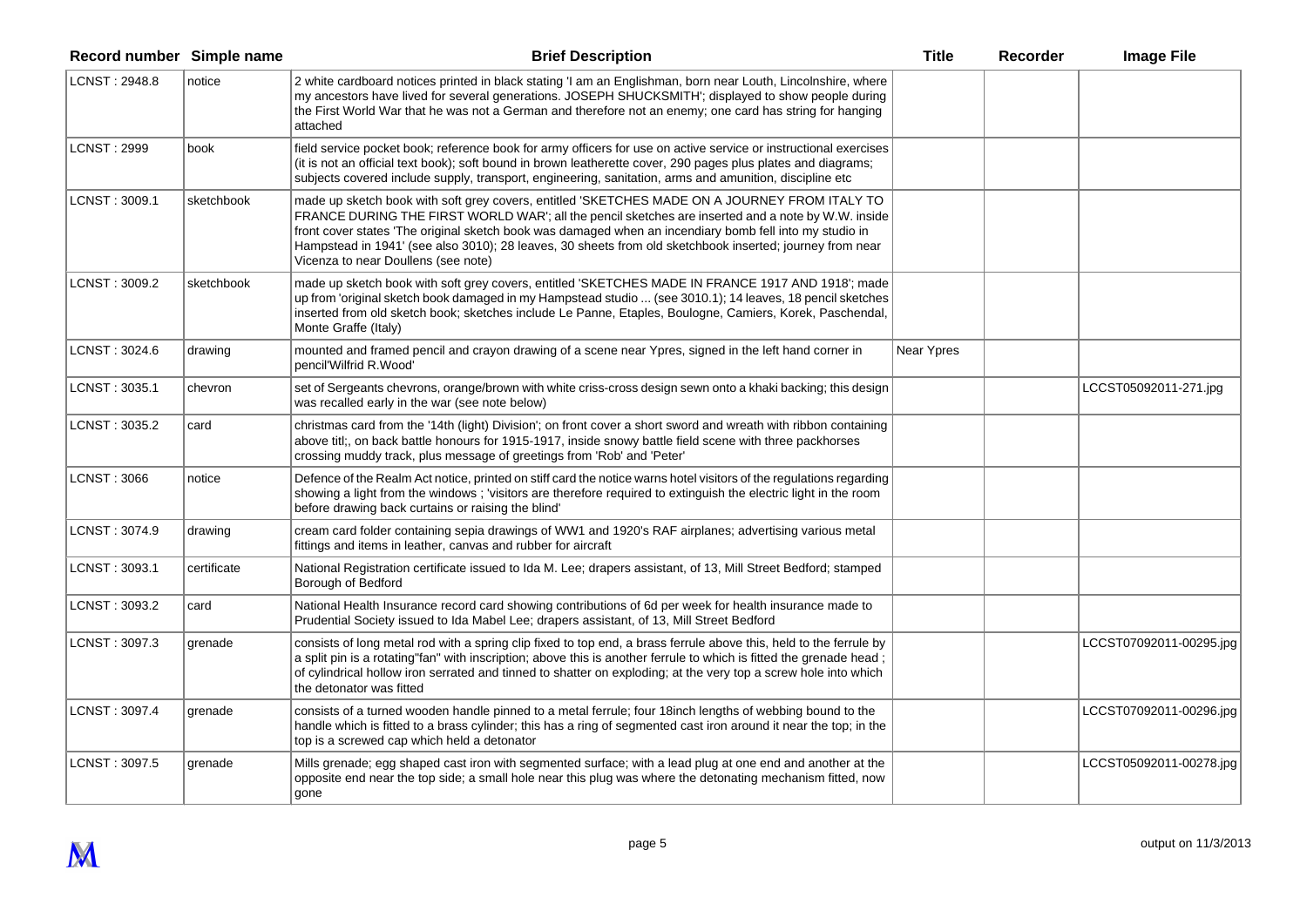| Record number Simple name |          | <b>Brief Description</b>                                                                                                                                                                                                                                                                                                                                                               | <b>Title</b> | Recorder | <b>Image File</b>       |
|---------------------------|----------|----------------------------------------------------------------------------------------------------------------------------------------------------------------------------------------------------------------------------------------------------------------------------------------------------------------------------------------------------------------------------------------|--------------|----------|-------------------------|
| <b>LCNST: 3127</b>        | document | illuminated presentation scroll from Borough of Stamford for service in Great War 1914-1918; address<br>surrounded with flags and wreath draped pillars, Brittania in bottom left hand corner; red seal on purple ribbon;<br>Borough coat of arms at top; Signed W.E. Martin Mayor, Charles Atter, Town Clerk; presented to Cpt. Richard<br>Gwynne Evans, Queens Westminsters          |              |          |                         |
| LCNST: 3131               | lighter  | main body of lighter is a brass hexagonal unit with two outer sides of brass/copper Burghley House livery<br>buttons; a wheel and flint striking mechanism at top alongside a small wick; fuel filler is a drilled hole; at bottom<br>a brass set screw acts as adjuster for flint: it was made at Kitson's Lighting Co. during WW1                                                    |              |          |                         |
| LCNST: 3132.1             | medal    | croix de guerre awarded to Sgt. Thomas Hagger RE; bronze maltese cross with crossed swords, bust<br>surrounded by wreath in centre; green ribbon with thin red stripes to which is attached a bronze palm leaf; date<br>inscribed on back                                                                                                                                              |              |          | LCCST02092011-214.jpg   |
| LCNST: 3132.2             | document | papers relating to Sgt. Thomas Hagger's Croix de Guerre; (1) typed extract from London Gazette 1.5.1917<br>rubber stamped Pay and Record Office Chatham 8.6.1929 (2) typed extract from "list 97 dated GHQ B.S.F.<br>6.3.1917 " on geen paper; both give description of award but do not give specific details (3) pencil written copy<br>of2/2 above on tattered and sellotaped paper |              |          |                         |
| LCNST: 3132.3             | document | Sgt Hagger's army service documents (1) parchment certificate of character on discharge 2.12.1903 (2)<br>ceriticate of demobilisation 16.3.1919 (3) character certificate 14.11.1927                                                                                                                                                                                                   |              |          |                         |
| LCNST: 3143               | scroll   | Stamford Great War 1914-1918 presentation scroll, presented by the Mayor, Aldermen and Borough of<br>Stamford to driver H. Pickering A.S.C.; illuminated address, Brittania in bottom left corner, red seal in purple<br>ribbon with Borough Coat of Arms at top; mounted and framed                                                                                                   |              |          | LCCST14062011-00108.jpg |
| LCNST: 3154               | booklet  | 9 page booklet souvenir of the Mayor and Mayoress of Stamford's garden party for American troops a reprint<br>of article published in Stamford and Rutland News 5.6.1918; seven full page sepia photos and two pages of<br>text; in soft card cover (green) with decorated cotton tie; title and Borough seal printed on cover in gold, now<br>faded                                   |              |          |                         |
| LCNST : 3161.4.1          | document | 1st World War Registration documents for Jabey Chapman; printed on grey/green card                                                                                                                                                                                                                                                                                                     |              |          |                         |
| LCNST : 3161.4.2          | document | 1st World War Registration documents for Jabey Chapman; certificate of exemption dated 30.6.1916 printed<br>on grey/green card                                                                                                                                                                                                                                                         |              |          |                         |
| LCNST: 3161.4.3           | document | 1st World War Registration documents for Jabey Chapman; certificate showing the transfer of Jabey Chapman<br>to Army Reserve dated 6.7.1916                                                                                                                                                                                                                                            |              |          |                         |
| LCNST: 3161.4.4           | document | 1st World War Registration documents for Jabey Chapman; certificate showing the transfer of Jabey Chapman<br>to Army Reserve dated 7.7.1916 on cream colored card                                                                                                                                                                                                                      |              |          |                         |
| LCNST: 3168.2             | medal    | 1st World War medal and Victory medal in original packets awarded to P.H.Sheffield; in registered envelope<br>addressed to Mr. P.H. Sheffield containing cardboard box with typed label" Corporal P.H. Sheffield"; inside the<br>box each medal in small brown envelope, the war medal and Victory medal with ribbons                                                                  |              |          |                         |
| LCNST: 3179.1             | cutting  | newspaper cutting describing RHM Islip's appearance before exemption board from WW1 documents relating<br>to Robert Islip                                                                                                                                                                                                                                                              |              |          |                         |
| LCNST: 3179.2             | document | classification certificate rejectiong Islip from military service from WW1 documents relating to Robert Islip                                                                                                                                                                                                                                                                          |              |          |                         |
| LCNST: 3179.3             | notice   | notice to report for service from WW1 documents relating to Robert Islip                                                                                                                                                                                                                                                                                                               |              |          |                         |
| LCNST: 3179.4             | document | separation allowance and allotment of pay 19s 6d to Mrs. E.A. Islip per week; from WW1 documents relating<br>to Robert Islip                                                                                                                                                                                                                                                           |              |          |                         |
| LCNST: 3179.5             | postcard | postcard from King George Hospital London notifying Mrs Islip that R. Islip was in hospital in London (he was<br>suffering from flu) from WW1 documents relating to Robert Islip                                                                                                                                                                                                       |              |          |                         |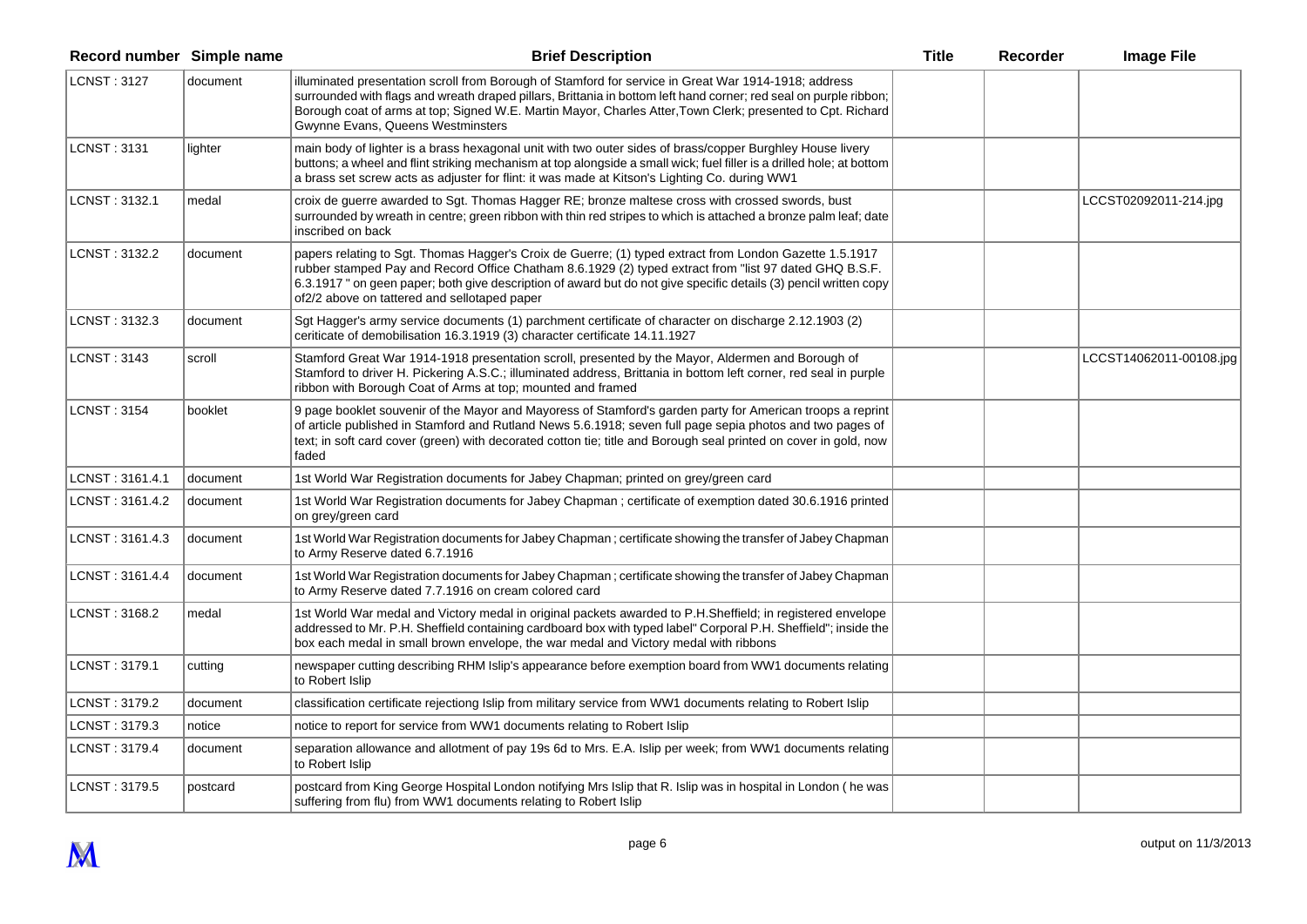| Record number Simple name |             | <b>Brief Description</b>                                                                                                                                                                                                                                                                            | <b>Title</b> | Recorder | <b>Image File</b>     |
|---------------------------|-------------|-----------------------------------------------------------------------------------------------------------------------------------------------------------------------------------------------------------------------------------------------------------------------------------------------------|--------------|----------|-----------------------|
| LCNST: 3179.6             | document    | short form of will on page torn from service pay book; from WW1 documents relating to Robert Islip                                                                                                                                                                                                  |              |          |                       |
| LCNST: 3179.7             | document    | furlough pass following hospitalisation ; from WW1 documents relating to Robert Islip                                                                                                                                                                                                               |              |          |                       |
| LCNST: 3179.8             | document    | Royal Air Force demobilisation account undated list of gratuities and allowances, amount paid £31.3s.7d; from<br>WW1 documents relating to Robert Islip                                                                                                                                             |              |          |                       |
| LCNST: 3179.9             | postcard    | field service postcard unused, printed with a selection of useful but uncontroversial sentences; from WW1<br>documents relating to Robert Islip                                                                                                                                                     |              |          |                       |
| LCNST: 3179.10            | postcard    | postcard claim form for airmen's application for British War medal, unused; from WW1 documents relating to<br>Robert Islip                                                                                                                                                                          |              |          |                       |
| LCNST: 3179.11            | cutting     | newpaper cutting, words and music of "your King and Country want you" (a women's recruiting song) by Paul<br>A. Rubens; from WW1 documents relating to Robert Islip                                                                                                                                 |              |          |                       |
| LCNST: 3179.12            | arm band    | Army Reserve armband, lined khaki cloth sercured by two buttons, red crown sewn on; worn by men waiting<br>to go into service to prevent them being branded cowards; issued under the so called "Derby scheme": from<br>WW1 documents relating to Robert Islip                                      |              |          |                       |
| LCNST: 3231.1             | certificate | certificate relating to George Edward Jibb; large certificate in red and black for Honourable Discharge showing<br>two WW1 soldiers presenting arms to Brittania and surmounted with Royal Coat of Arms                                                                                             |              |          |                       |
| LCNST: 3231.2             | certificate | certificate relating to George Edward Jibb of memebership of National federation of Discharged and<br>Demobilized Sailors and Soldiers with sailor looking out to sea with battleships etc also royal cypher with " for<br>king and country services rendered" suurrounding it                      |              |          |                       |
| LCNST: 3231.7             | certificate | certificate of service in First World war relating to George Edward Jibb                                                                                                                                                                                                                            |              |          |                       |
| LCNST: 3279.1             | document    | illuminated presentation scroll from Borough of Stamford for service in Great War 1914-1918; address<br>surrounded with flags and wreath draped pillars, Brittania in bottom left hand corner; red seal on purple ribbon;<br>Borough coat of arms; frame heavily decorated wooden with dark varnish |              |          |                       |
| LCNST: 3279.2             | certificate | borough of Stamford WW1 memorial certificate/presentation scroll for gunner George Snary of Royal Garrison<br>Artillery                                                                                                                                                                             |              |          |                       |
| LCNST: 3279.3             | certificate | re-burial certificate recording the moving of the body of Gunner George Snary to the Imperial War Graves<br>Cemetery of Assevilliers; typed from personal handwritten details                                                                                                                       |              |          |                       |
| LCNST: 3279.6             | certificate | commemorative certificate/presentation scroll headed 'G V R I' for King George V, with royal coat of arms, in<br>memory of Gunner George Snary of Royal Garrison Artillery                                                                                                                          |              |          |                       |
| LCNST: 3292               | notice      | bill of provisional regulations for relief of distress outlining provisional regulations relating to the prevention and<br>relief of distress during the war; drawn up by the distress committee signed by Charles Atter, secretary                                                                 |              |          |                       |
| LCNST: 3293               | badge       | circular brass badge or button for South Lincs Militia probably originally fixed to a pouch decorated with eight<br>pointed star, inside are two concentric circles; inscribed are the words" Royal South Lincoln"; large capital M<br>in centre of badge with 3 above it, back also inscribed      |              |          |                       |
| LCNST: 3319.1             | programme   | programme for Grand Fete in Burghley Park, August 2nd 1915; 22 page booklet printed by Dolby's in blue and<br>red with some advertisements by local traders                                                                                                                                         |              |          |                       |
| LCNST: 3357.7             | calendar    | small French calendar with flags of Allies 1916 on cover, a promotional miniature booklet from Bon Marche<br>store in Paris, listing saint's days                                                                                                                                                   |              |          | LCCST05092011-270.jpg |
| <b>LCNST: 3363</b>        | certificate | certificate of service in 1st World War presented to Private F. Wade 1/5 Lincolnshire Regiment                                                                                                                                                                                                      |              |          |                       |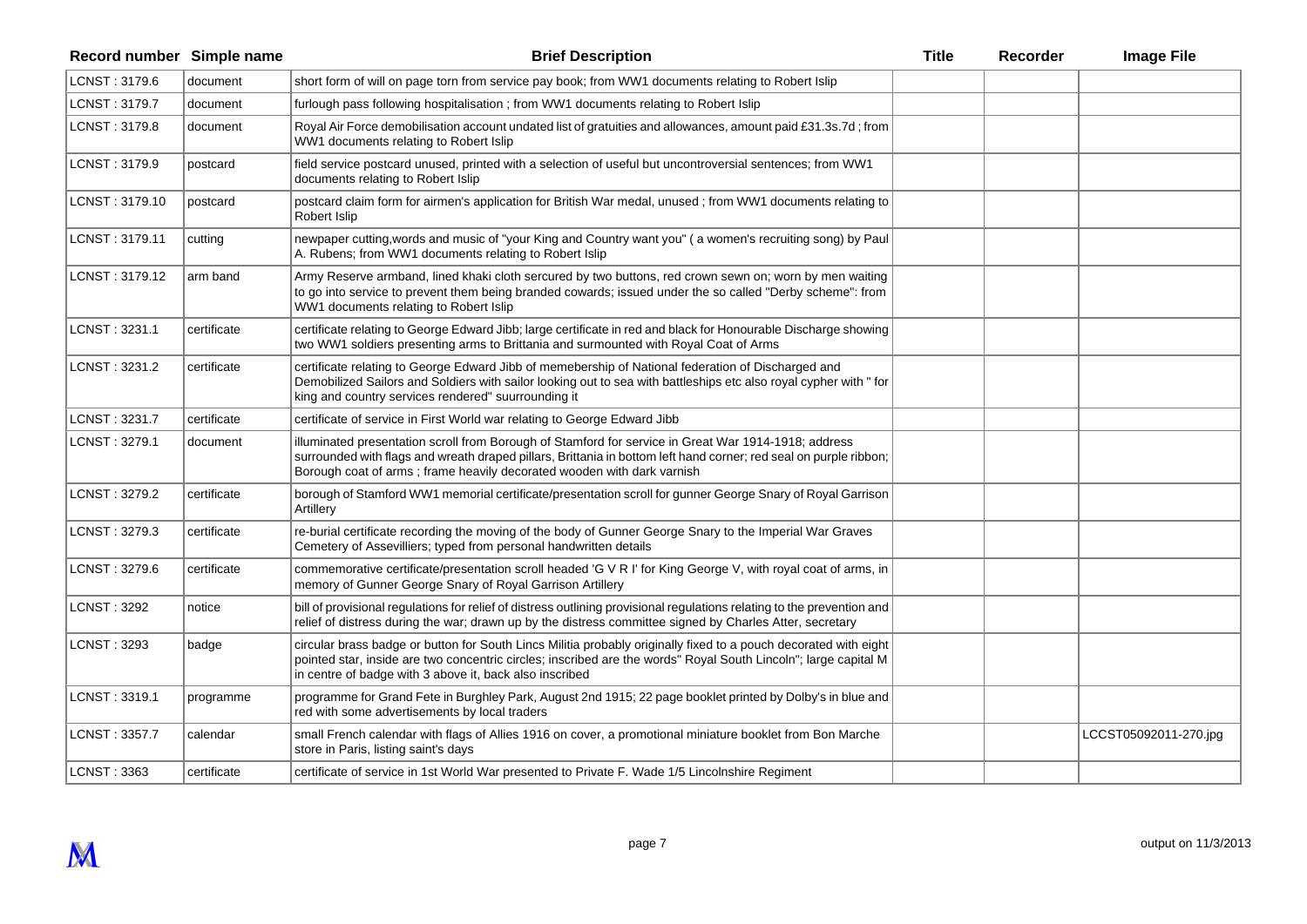| Record number Simple name     |                    | <b>Brief Description</b>                                                                                                                                                                                                                                                 | <b>Title</b>                                                                                        | Recorder | <b>Image File</b> |
|-------------------------------|--------------------|--------------------------------------------------------------------------------------------------------------------------------------------------------------------------------------------------------------------------------------------------------------------------|-----------------------------------------------------------------------------------------------------|----------|-------------------|
| LCNST: 3402.25.5   magazine   |                    | first world war promotional magazine for compulsory military service in the British Army, all illustrations and<br>photographs follow training to the trenches; part of print material relating to J.E.C Potter(printer) donation of<br>books, catalogues and programmes | From Desk to<br>Trench (The<br>making of a<br><b>British Soldier)</b>                               |          |                   |
| LCNST: $3402.25.6$   magazine |                    | promotional magazine on the work of the Royal Navy in wartime all in Spanish with illustrations and<br>photographs; part of print material relating to J.E.C Potter(printer) donation of books, catalogues and<br>programmes                                             | A Sentinella<br>dos Mares (A<br>Incancavel<br>vigil-ancia da<br>marinha de<br>Guerra<br>Britannica) |          |                   |
| LCNST: 3402.25.7              | magazine           | promotional magazine on the British army in South Africa during 1st World War, fully illustrated with<br>photographs and Boer text; part of print material relating to J.E.C Potter(printer) donation of books, catalogues en Bosch (DE<br>and programmes                | Door Moeras<br><b>Britsche</b><br>Veldtochten in<br>Afrika)                                         |          |                   |
| LCNST:<br>3402.25.20          | postcard           | two coloured unused wartime postcards "Comrades in Arms" at end of 1st world war                                                                                                                                                                                         |                                                                                                     |          |                   |
| LCNST: 3425.3                 | document           | 1st World War army form W.5112 record office document to accompany British War and Victory medals<br>awarded to George Carr in respect of service given with the Seaforth Highlanders with packet                                                                        |                                                                                                     |          |                   |
| LCNST: 3425.3.1               | medal              | 1st World War military medal awarded to George Sidney Carr for service with the Seaforth Highlanders with<br>ribbon                                                                                                                                                      |                                                                                                     |          |                   |
| LCNST: 3425.3.2               | medal              | 1st World War British War medal awarded to George Sidney Carr for service with the Seaforth Highlanders<br>with ribbon                                                                                                                                                   |                                                                                                     |          |                   |
| LCNST: 3425.3.3               | medal              | 1st World War Victory medal awarded to George Sidney Carr for service with the Seaforth Highlanders with<br>ribbon                                                                                                                                                       |                                                                                                     |          |                   |
| LCNST: 3433.1.                | card               | 3 ration cards, stamped 'J.H. Woolhouse Family Butcher Stamford'; issued to Lemmon family in 1st World War                                                                                                                                                               |                                                                                                     |          |                   |
| LCNST: 3433.2                 | card               | National Health Insurance Contribution Record Cards 1912-1937 in name of Edith Lemmon                                                                                                                                                                                    |                                                                                                     |          |                   |
| LCNST: 3433.3                 | card               | National Registration Card for 1915 in name of Agnes Lemmon                                                                                                                                                                                                              |                                                                                                     |          |                   |
| LCNST: 3433.4                 | book               | Post Office Savings Book in name of Edith Lemmon 1913-1914                                                                                                                                                                                                               |                                                                                                     |          |                   |
| <b>LCNST: 3435</b>            | ticket             | card ticket for Empire Cinema at Corn Exchange for 'Monster Children's Performance' admission one penny                                                                                                                                                                  |                                                                                                     |          |                   |
| LCNST: 3456.34                | document           | 1st World War Registration documents for Lester E. Gilbert ; certificate of exemption dated 1916 printed on<br>card plus two notices of decision re Military Service exemption                                                                                           |                                                                                                     |          |                   |
| <b>LCNST: 3459</b>            | photographic print | group of soldiers and men marching in All Saints Street thought to be first World war recruits with Town band<br>leading the procession                                                                                                                                  |                                                                                                     |          |                   |
| <b>LCNST: 3509</b>            | sheet              | hymn sheet for United Thanksgiving Service for the Borough of Stamford Peace Celebrations of 1919; single<br>sheet of paper                                                                                                                                              |                                                                                                     |          |                   |
| LCNST: 3551.1                 | indenture          | apprenticeship indenture of Robert Grainger to Messrs Clayton and Shuttleworth Ltd of Lincoln for five years<br>from 2nd February 1915                                                                                                                                   |                                                                                                     |          |                   |
| LCNST: 3551.2                 | card               | Air Force record of clothing issued to Robert Grainger 8.5.1918                                                                                                                                                                                                          |                                                                                                     |          |                   |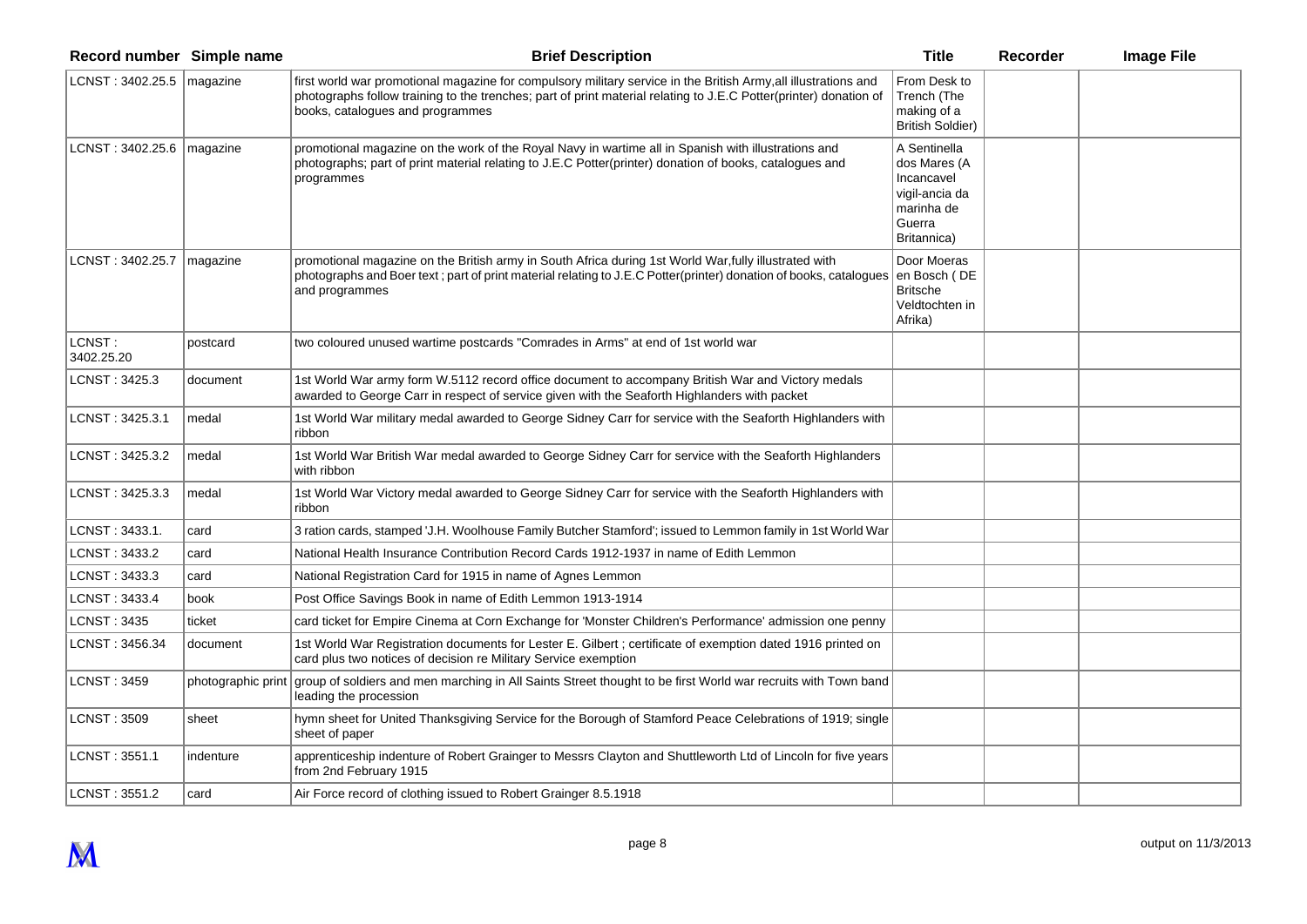| Record number Simple name    |           | <b>Brief Description</b>                                                                                                                                                                                                                                                                | <b>Title</b> | Recorder | <b>Image File</b>     |
|------------------------------|-----------|-----------------------------------------------------------------------------------------------------------------------------------------------------------------------------------------------------------------------------------------------------------------------------------------|--------------|----------|-----------------------|
| LCNST: 3551.3                | card      | Royal Air Force record of Flying clothing issued to Robert Grainger 19.11.1918                                                                                                                                                                                                          |              |          |                       |
| LCNST: 3552.14.1             | leaflet   | 1st World War commemorative leaflet for Harold Barnett Barfield of Ketton, killed in action in France 27.5.1918<br>printed with tribute from The Grantham Journal 29.6.1918                                                                                                             |              |          |                       |
| LCNST: 3552.14.2   newspaper | cutting   | press cutting announcing death of Harold, Barnett Barfield of Ketton, killed in action in France 27.5.1918 the<br>younger son of Mr and Mrs L. Barfield of Ketton                                                                                                                       |              |          |                       |
| <b>LCNST: 3661</b>           | document  | documents and papers relating to emergency procedures in North Northamptonshire during WW1; copies of<br>typescript papers relating to stock horses and vehicles also copies of papers appointing George Spademan<br>as a special constable                                             |              |          |                       |
| LCNST: 3713.1                | medal     | 1st World War medal and Victory medal in original packets awarded to Ernest, S.Dalton with provenances; in<br>plastic holder, gilt medal with ribbon one side St Michael with inscription on reverse                                                                                    |              |          |                       |
| LCNST: 3713.2                | medal     | 1st World War medal and British War Medal (Yorks and Lancs Regiment) in original packets awarded to Ernest<br>S. Dalton with provenances; in plastic holder, silver medal with ribbon one side George V reverse side with<br>horseman dated 1914-1918                                   |              |          |                       |
| LCNST: 3748.1                | medal     | 1st World War military medal, 1914 Star with red/white/blue ribbon, engraved on reverse Pte H. Lank North'n<br>R.                                                                                                                                                                       |              |          |                       |
| LCNST: 3748.2                | medal     | 1st World War military medal, gold 'The Great War for Civilization 1914-1919'medal engraved around edge<br>7617 Pte H. Lank North'n R with blue, black, white, gold ribbons in black box lined in purple                                                                                |              |          |                       |
| LCNST: 3748.3                | medal     | 1st World War military medal, silver George V head with rainbow ribbon colours 1914-1918 enscribed around<br>the edge Pte H. Lank Northam'n R                                                                                                                                           |              |          |                       |
| LCNST: 3748.4                | medal     | 1st World War military badge, gold regimental badge 'Northamtonshire'                                                                                                                                                                                                                   |              |          |                       |
| LCNST: 3752.2                | card      | cigarette card of the Flags of WWI allies advertising on reverse ' Greaves and Co 56-58 High Street,<br>Stamford'(bookseller)                                                                                                                                                           |              |          |                       |
| LCNST: 3763.4                | badge     | circular badge with outer blue enamelled ring with LINCOLN COUNTY SPECIAL CONSTABLE inset in gold<br>lettering; central shield displays an enamelled red cross on a white background; gold fleur de lys is set in the<br>centre of the cross                                            |              |          |                       |
| LCNST: 3763.5                | badge     | gilt vertical oval metal badge surmounted with a crown; inscribed ON WAR SERVICE 1915; a shield headed<br>with three O's displays 3 cannon beneath; it is numbered on the back                                                                                                          |              |          | LCCST02092011-215.jpg |
| LCNST: 3763.6                | badge     | gilt circular metal badge surmounted with a crown; inscribed WAR MUNITION VOLUNTEER; a shield,<br>contained within the ribboned outer band, is decorated with crossed cannon; it is numbered on the back                                                                                |              |          | LCCST02092011-216.jpg |
| LCNST: 3770.2                | book      | yellow card covered Friendly Society of Iron Founders of England, Ireland and Wales Contribution Book for<br>use of Wade, T. (apprentice), 4pp interleaved with pink blotting paper; notice to members on inside of back<br>cover relating to claiming benefits.                        |              |          |                       |
| LCNST: 3770.4                | badge     | blue enamelled oval lapel badge surmounted by red enamelled crown with black and white enamelled clasped<br>hands set horizontally; inscribed 'FRIENDLY SOCIETY OF METAL WORKERS' and ' UNITY IS STRENGTH';<br>on reverse there is projection for fixing through lapel bearing a number |              |          |                       |
| LCNST: 3770.5.4              | form      | Army Form Z 18 'Certificate of Employment During the War' relating to soldier, Wade, Thomas (Private),<br>Regimental No. 61717                                                                                                                                                          |              |          |                       |
| LCNST: 3776.3.1              | programme | programme is a small pink card; front of card printed with the Stamford Borough Council insignia and 'Town<br>Hall, Stamford, December 27th, 1918'; on the reverse are a list of dances - type and tune - and space for the<br>partner's initials                                       |              |          |                       |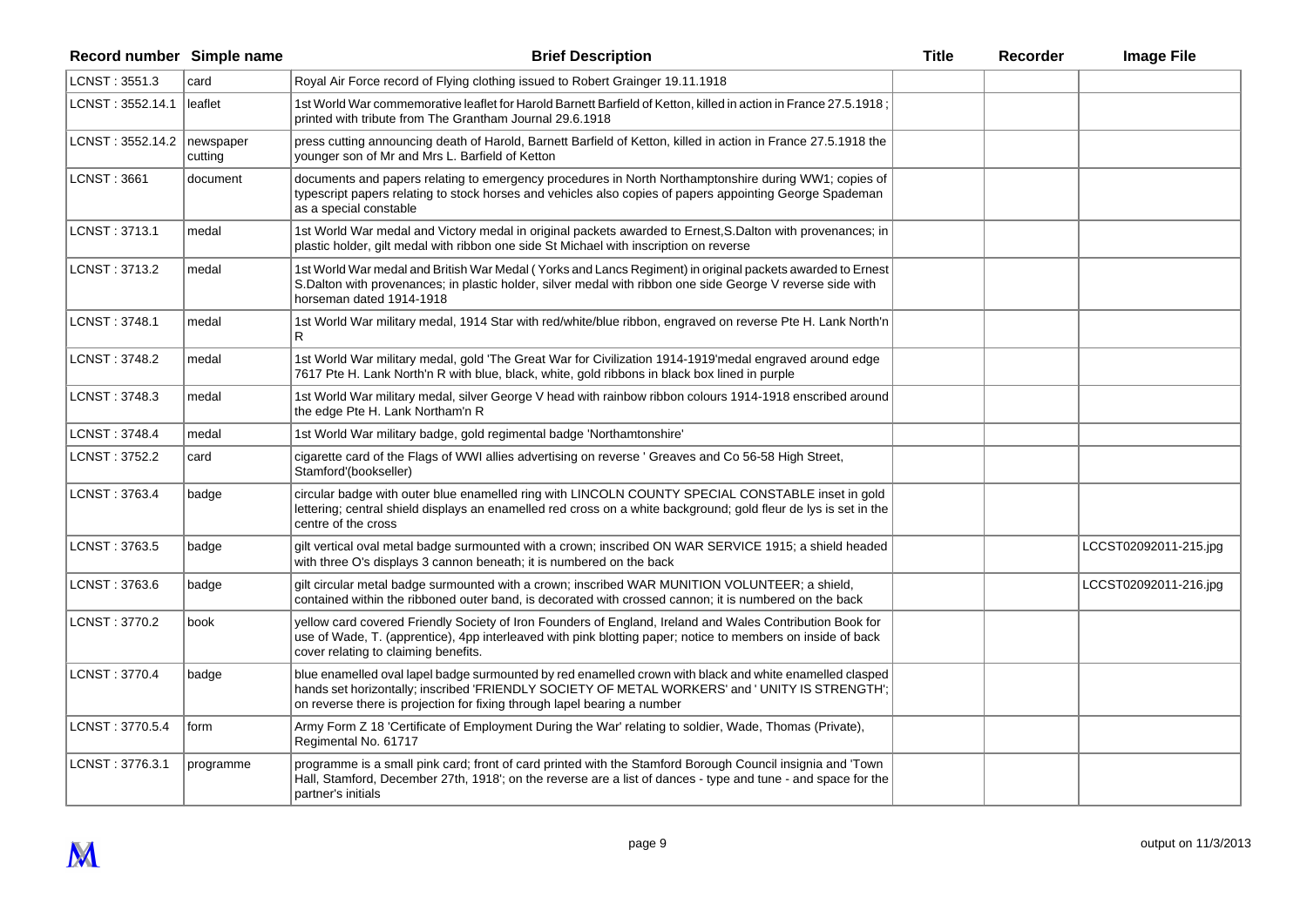| Record number Simple name |                    | <b>Brief Description</b>                                                                                                                                                                                                                                                                  | <b>Title</b> | Recorder | <b>Image File</b> |
|---------------------------|--------------------|-------------------------------------------------------------------------------------------------------------------------------------------------------------------------------------------------------------------------------------------------------------------------------------------|--------------|----------|-------------------|
| LCNST: 3784.1             | book               | hardbacked, brown leatherette covered 'Cover fo Army Book 153' with 'Field Message Book' inset with printed<br>instructions affecting the preparation of messages followed by pages ruled in blue 1/4 inch squares; cover has<br>black elastic (stretched) attached for securing contents |              |          |                   |
| LCNST: 3784.2             | certificate        | 'Certificate of Employment during the War'(single sheet) issued to assist a soldier in obtaining employment on<br>his return to civil life; issued to George William Groom of the South Staffordshire Regiment, 5th Battalion                                                             |              |          |                   |
| LCNST: 3784.3             | certificate        | 'Protection Certificate and Certificate of Identity'(single sheet) issued to a soldier not remaining with the colours;<br>issued to George William Groom of the South Staffordshire Regiment, 5th Battalion                                                                               |              |          |                   |
| LCNST: 3784.4             | letter             | letter issued by employer affirming that George William Groom had been in their employ before military service<br>and that they were prepared to offer him employment on his return to civil life                                                                                         |              |          |                   |
| LCNST: 3784.5             | document           | 'Certificate of transfer to reserve on demobilisation'(single sheet); issued to George William Groom of the South<br>Staffordshire Regiment, 5th Battalion                                                                                                                                |              |          |                   |
| LCNST: 3784.6             | document           | document in the form of a postcard issued to George William Groom on his discharge from the army certifying<br>that he was insured for the purposes of National Health Insurance as a soldier up to the date of his discharge;<br>buff coloured card                                      |              |          |                   |
| <b>LCNST: 3790</b>        | card               | card with cream material inset embroidered with two sprigs of flowers in green, pink and green, and 'Happy<br>Birthday Wishes' in grey/silver; set in a cream flower embossed card; post card format on the reverse side                                                                  |              |          |                   |
| LCNST: 3791               | card               | card with fine cotton gauze inset creating an 'envelope', embroidered with red flowers, holly and Christmas<br>trees and 'Happy Christmas' in red; post card format on the reverse side                                                                                                   |              |          |                   |
| LCNST: 3792               | card               | card with fine cotton gauze inset creating an 'envelope', embroidered with mauve/purple and cream flowers,<br>two cottages and trees and 'Merry Christmas' in cream; post card format on the reverse side                                                                                 |              |          |                   |
| LCNST: 3793               | card               | card with fine cotton gauze inset, embroidered with a garland of pink flowers and 'To my dear kiddies' in blue;<br>post card format on the reverse side                                                                                                                                   |              |          |                   |
| <b>LCNST: 3794</b>        | card               | beige card with fine cotton gauze inset, embroidered with two sailing ships framed with sprigs of pink flowers<br>and leaves, and the words 'TO GREET YOU' beneath; post card format in French on the reverse side                                                                        |              |          |                   |
| <b>LCNST: 3795</b>        | card               | card with cream material inset embroidered with a gold fan with pink rose, rosebud and pansy surrounding it,<br>and the greeting 'A Kiss from France' in cream; post card format on the reverse side                                                                                      |              |          |                   |
| <b>LCNST: 3796</b>        | card               | card with cream material inset embroidered with heraldic arms of Belgium (?) in red, gold and black with<br>'BELGIQUE' beneath                                                                                                                                                            |              |          |                   |
| <b>LCNST: 3797</b>        | card               | card with cream material inset embroidered with regimental badge surmounted by a crown and rays around<br>the inscription 'HONI SOIT QUI MAL Y PENSE' with French flag in left hand corner and British flag on the right<br>hand side                                                     |              |          |                   |
| <b>LCNST: 3798</b>        | photographic print | Charles Hawkins (in centre) on his ninetieth birthday photographed with staff and two male visitors in St<br>George's Home                                                                                                                                                                |              |          |                   |
| <b>LCNST: 4364</b>        | medal              | 1st World War medal with gold finish; obverse in a wreath, the words 'THE GREAT WAR FOR CIVILISATION<br>1914-1919'; reverse, winged figure of peace with outstretched arm; ribbon is red at the centre, gradually<br>changing through all the colours of the spectrum to purple at edges  |              |          |                   |
| <b>LCNST: 4365</b>        | medal              | 1st World War medal with bronze finish; obverse displays the King George V and is enscribed 'GEORGIUS V<br>BRITT. OMN.REX ET IND. IMP'; reverse, mounted figure with sword and inscribed 1914-1918; ribbon is dark<br>blue, gold and dark blue stripes                                    |              |          |                   |